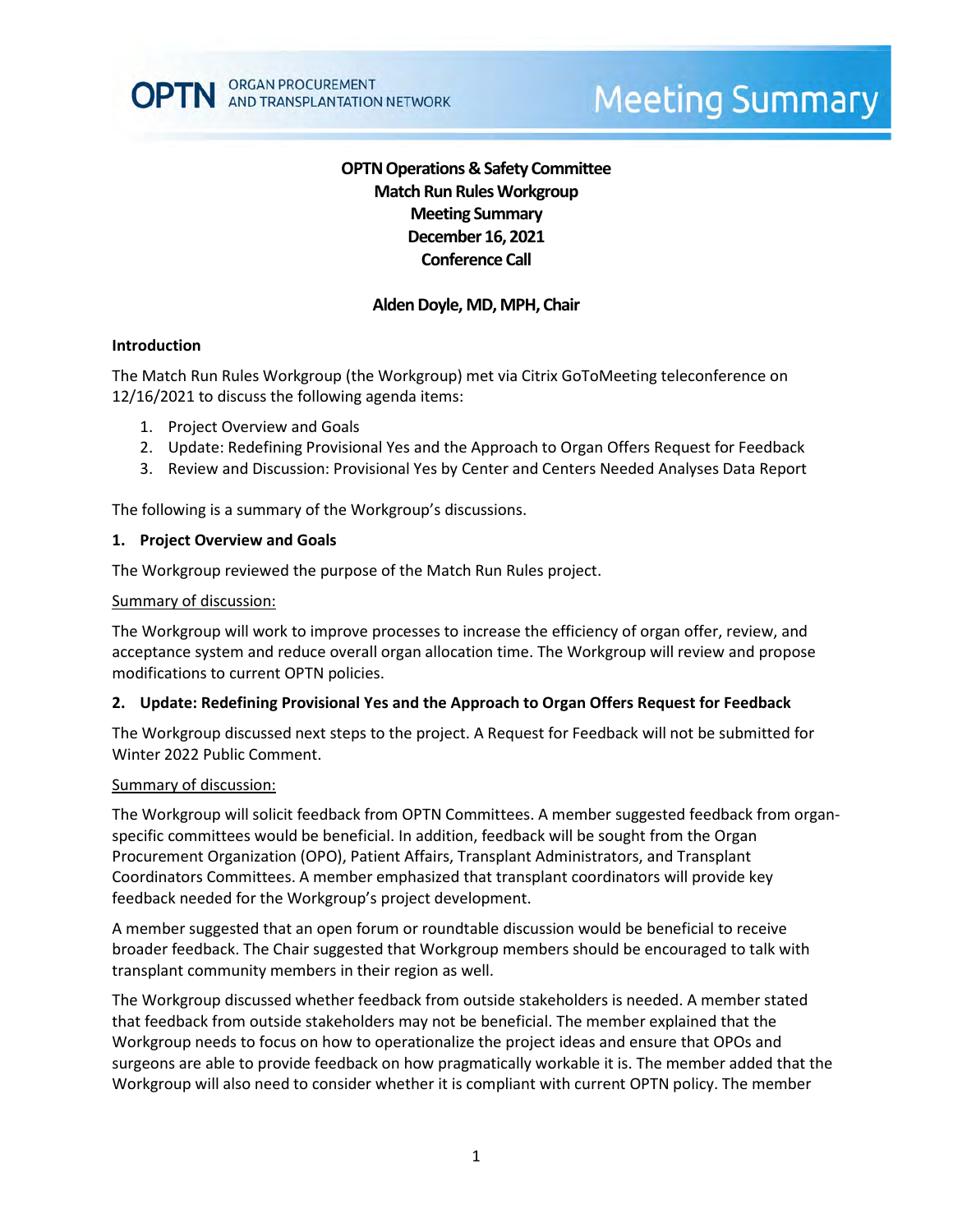stated that after the Workgroup has accomplished those steps, then feedback from organ specific committees and other stakeholders would be beneficial.

Another member stated that seeking feedback from contractor organizations that take organ offer calls on behalf of transplant programs may be beneficial. A member disagreed and stated that the feedback may not be beneficial given that contractor organizations work on behalf of the transplant programs

### Next steps:

The Workgroup will speak with their local transplant coordinators and surgeons to seek feedback prior to the next Workgroup call. The Workgroup will continue detailing the project.

### **3. Review and Discussion: Provisional Yes by Center and Centers Needed Analyses Data Report**

The Workgroup reviewed data analyses on provisional yes. The data analyses use five years of data for kidney offers, post-kidney allocation system (KAS) implementation.

### Data summary:

The first data request sought to determine the number of donors for which the program entered a provisional yes response for at least one candidate; of the donors identified, determine the number of these donors for which a program accepted an organ.

The data showed that provisional yes acceptance rates for transplant programs were distributed around 20%. There was no clear trend to indicate that smaller-volume programs have different acceptance rates than larger-volume centers.

The second data request compared the number of centers/candidates it took to place an organ versus the number of centers/candidates that were offered the organ, for a given donor.

The data showed that the number of centers needed to complete a match run varied by OPO and organ type with kidney match runs on average requiring more centers needed compared to liver or lung. The variability between OPOs was large and there was a strong impact of outliers observed when looking at the distribution (25<sup>th</sup> to 75<sup>th</sup> percentiles) of centers needed.

When contrasting easy-to-place versus hard-to-place match runs, the data showed the largest variability in kidney and liver match runs. Easy-to-place livers had a higher difference indicating more centers were notified than was needed relative to hard-to-place liver match runs. Kidney match runs exhibited the inverse relationship where easy-to-place match runs had a lower average difference suggesting there were fewer additional centers notified. There was little variability for lung match runs.

### Summary of discussion:

The Chair requested the rate of provisional yes to decline, specifically comparing those occurring during the day time and night time. The Chair explained that this data will lend to analyzing whether organ acceptance practices are influenced on the time of day.

### Next Steps:

The Workgroup will consider additional data requests related to this project.

## **Upcoming Meeting**

- January 20, 2022 (teleconference)
- February 17, 2022 (teleconference)